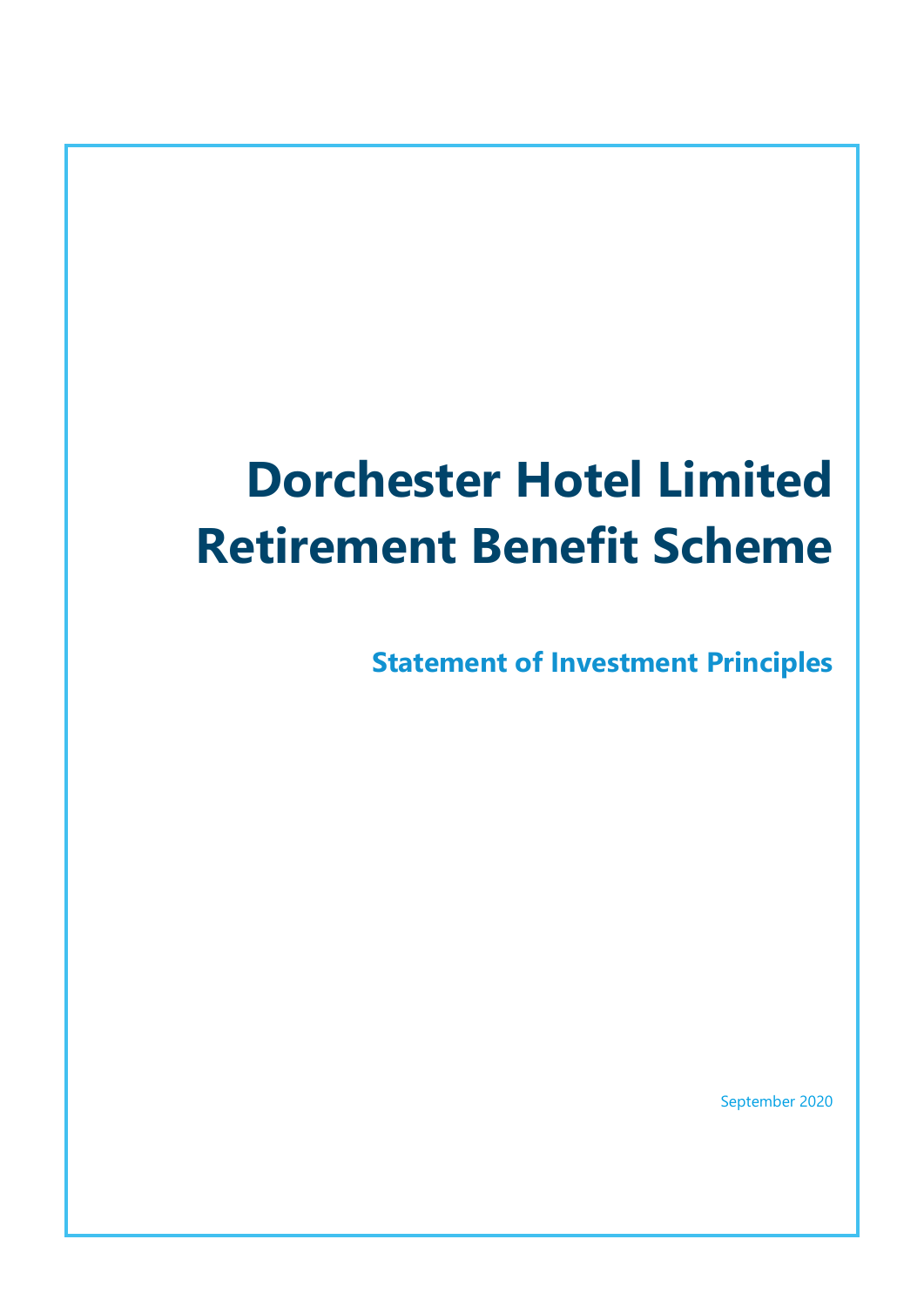# **Contents**

| 1.  | Introduction                                                                                                                | 3  |  |  |  |
|-----|-----------------------------------------------------------------------------------------------------------------------------|----|--|--|--|
| 2.  | Choosing investments                                                                                                        |    |  |  |  |
| 3.  | Investment objectives                                                                                                       |    |  |  |  |
| 4.  | Kinds of investments to be held                                                                                             |    |  |  |  |
| 5.  | The balance between different kinds of investments                                                                          |    |  |  |  |
| 6.  | Risks                                                                                                                       |    |  |  |  |
| 7.  | Expected return on investments                                                                                              |    |  |  |  |
| 8.  | Realisation of investments                                                                                                  |    |  |  |  |
| 9.  | Financially material considerations, the exercise of voting rights and engagement activities, and non-<br>financial matters |    |  |  |  |
| 10. | Policy on arrangements with asset managers                                                                                  |    |  |  |  |
| 11. | Agreement                                                                                                                   | 9  |  |  |  |
|     | Note on investment policy of the Scheme as at September 2020 in relation to the current<br>Appendix 1                       |    |  |  |  |
|     | Statement of Investment Principles                                                                                          | 10 |  |  |  |
|     | Financially material considerations, non-financially material considerations, the exercise of voting<br>Appendix 2          | 12 |  |  |  |
|     | rights and engagement activities                                                                                            |    |  |  |  |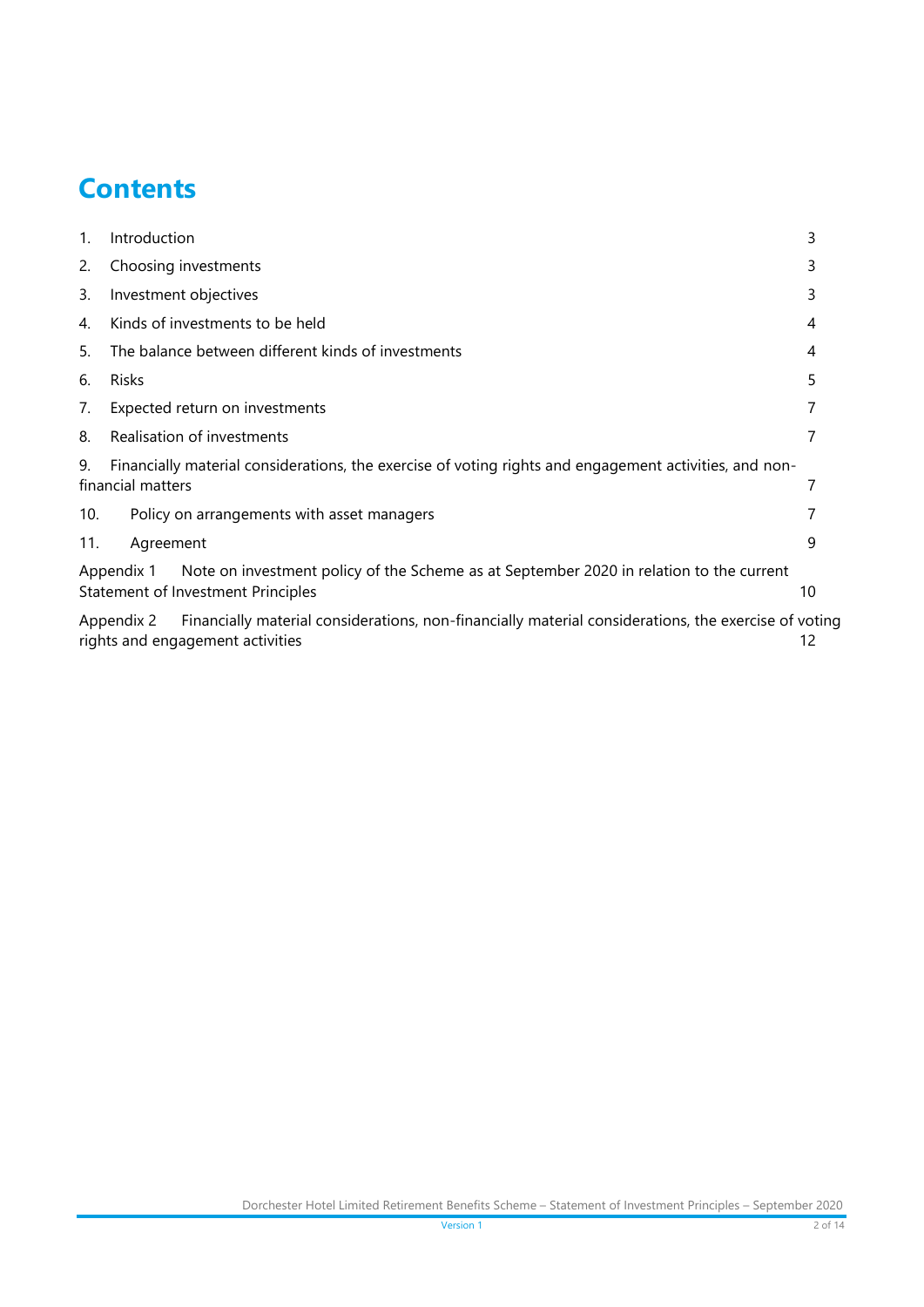# <span id="page-2-0"></span>**1. Introduction**

- 1.1. This is the Statement of Investment Principles prepared by the Trustees of the Dorchester Hotel Limited Retirement Benefits Scheme (the Scheme). This statement sets down the principles which govern the decisions about investments that enable the Scheme to meet the requirements of:
	- the Pensions Act 1995, as amended by the Pensions Act 2004; and
	- the Occupational Pension Schemes (Investment) Regulations 2005, as amended by the Occupational Pension Schemes (Investment) (Amendment) Regulations 2010,
	- the Occupational Pension Schemes (Investment) (Amendment) Regulations 2018.
	- the Occupational Pension Schemes (Investment and Disclosure) (Amendment) Regulation 2019.
- 1.2. In preparing this statement the Trustees have consulted the Dorchester Group Limited, the Principal Employer, and obtained advice from Barnett Waddingham LLP, the Trustees' investment consultants. Barnett Waddingham is authorised and regulated by the Financial Conduct Authority.
- 1.3. This statement has been prepared with regard to the 2001 Myners review of institutional investment (including subsequent updates), and Scheme Funding legislation.
- 1.4. The Trustees will review this statement at least every three years or if there is a significant change in any of the areas covered by the statement.
- 1.5. The investment powers of the Trustees are set out in Rule 21 of the Definitive Trust Deed & Rules, dated 9 December 1993. This statement is consistent with those powers.

## <span id="page-2-1"></span>**2. Choosing investments**

- 2.1. The Trustees' policy is to set the overall investment target and then monitor the performance of their investment managers against that target. In doing so, the Trustees consider the advice of their professional advisers, who they consider to be suitably qualified and experienced for this role.
- 2.2. The day-to-day management of the Scheme's assets is delegated to one or more investment managers. The Scheme's investment managers are detailed in the Appendix to this Statement. The investment managers are authorised and regulated by the Financial Conduct Authority, and are responsible for stock selection and the exercise of voting rights.
- 2.3. The Trustees review the appropriateness of the Scheme's investment strategy on an ongoing basis. This review includes consideration of the continued competence of the investment managers with respect to performance within any guidelines set. The Trustees will also consult the Employer before amending the investment strategy.

## <span id="page-2-2"></span>**3. Investment objectives**

- 3.1. The Trustees have discussed key investment objectives in light of an analysis of the Scheme's liability profile as well as the constraints the Trustees' face in achieving these objectives. As a result, the Trustees' main investment objectives are:
	- to ensure that the Scheme can meet the members' entitlements under the Trust Deed and Rules as they fall due;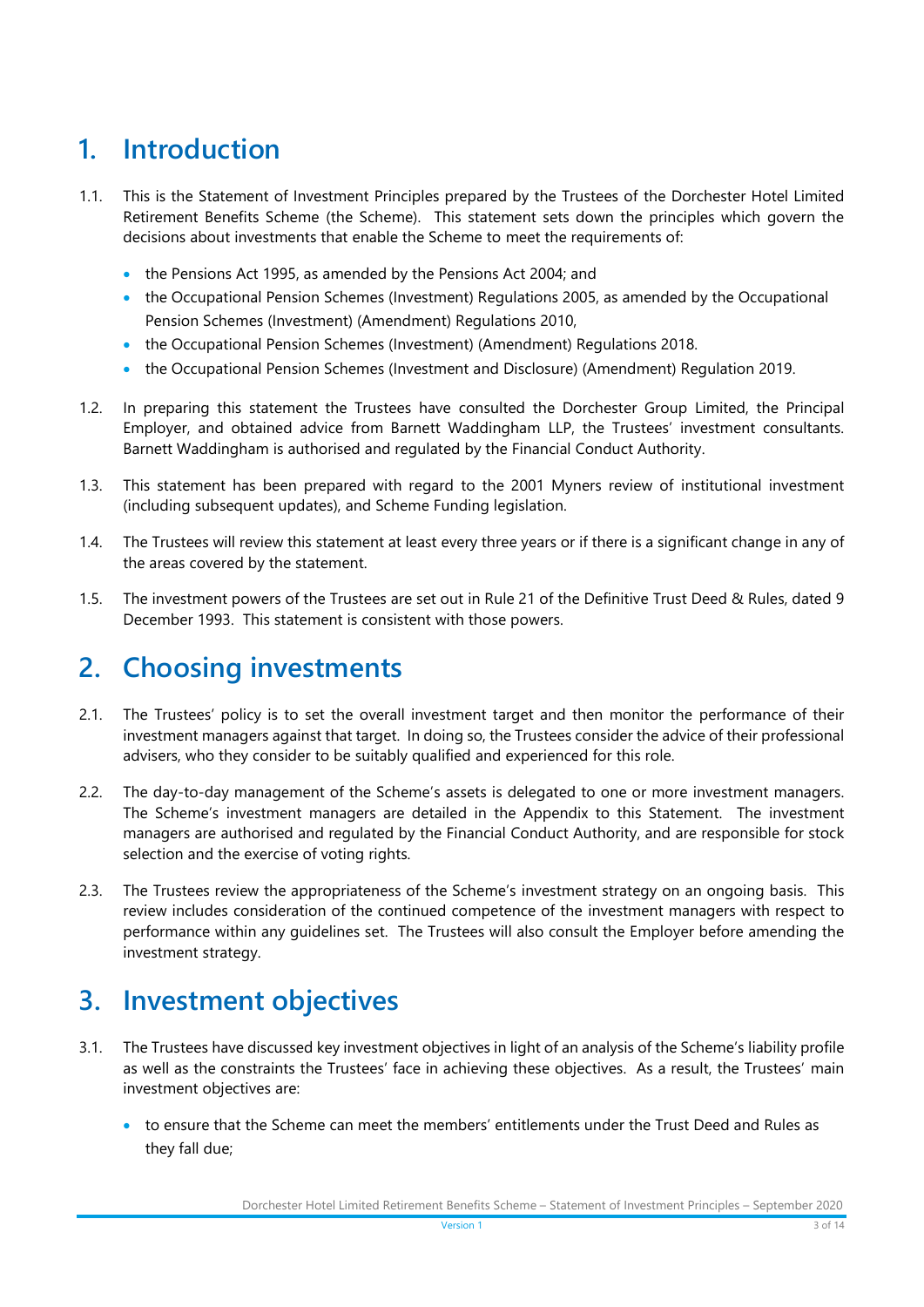- to manage the expected volatility of the returns achieved in order to control the level of volatility in the Scheme's required contribution levels;
- to invest in assets of appropriate liquidity which will generate income and capital growth to meet, together with new contributions from the Employer, the cost of current and future benefits which the Scheme provides;
- to reduce the risk of the assets failing to meet the liabilities over the long term;
- to minimise the long-term costs of the Scheme by maximising the return on the assets whilst having regard to the above objectives.
- 3.2. The Trustees are aware of the relationship that exists between the particular investment portfolio that is held and the level of funding of the Scheme's liabilities. The Trustees have obtained exposure to investments that they expect will meet the Scheme's objectives as best as possible.

## <span id="page-3-0"></span>**4. Kinds of investments to be held**

- 4.1. The Scheme is permitted to invest in a wide range of assets including equities, bonds, cash, property and alternatives.
- 4.2. The Trustees monitor from time-to-time the Employer-related investment content of their portfolio as a whole and will take steps to alter this should they discover this to be more than 5% of the portfolio. Typically this check is carried out annually by the Scheme's auditors.

# <span id="page-3-1"></span>**5. The balance between different kinds of investments**

- 5.1. The Scheme invests in assets that are expected to achieve the Scheme's objectives. The allocation between different asset classes is contained within the Appendix to this Statement.
- 5.2. The Trustees consider the merits of both active and passive management for the various elements of the portfolio and may select different approaches for different asset classes. The current arrangements are set out in the Appendix to this Statement.
- 5.3. From time to time the Scheme may hold cash and therefore deviate from its strategic or tactical asset allocation in order to accommodate any short-term cashflow requirements or any other unexpected items.
- 5.4. The Trustees are aware that the appropriate balance between different kinds of investments will vary over time and therefore the Scheme's asset allocation will be expected to change as the Scheme's liability profile matures.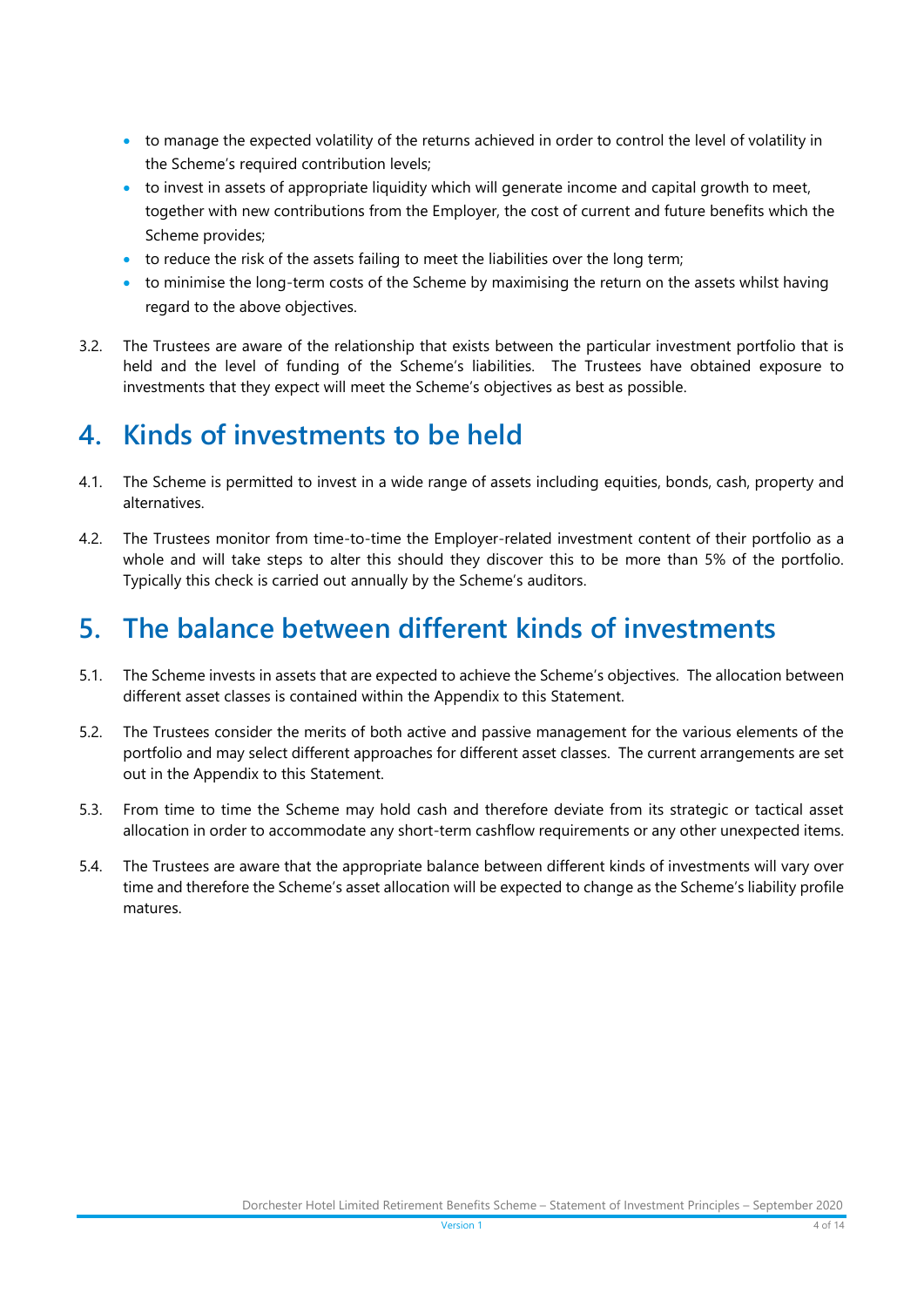# <span id="page-4-0"></span>**6. Risks**

6.1. The Trustees have considered the following risks for the Scheme with regard to its investment policy and the Scheme's liabilities, and considered ways of managing/monitoring these risks: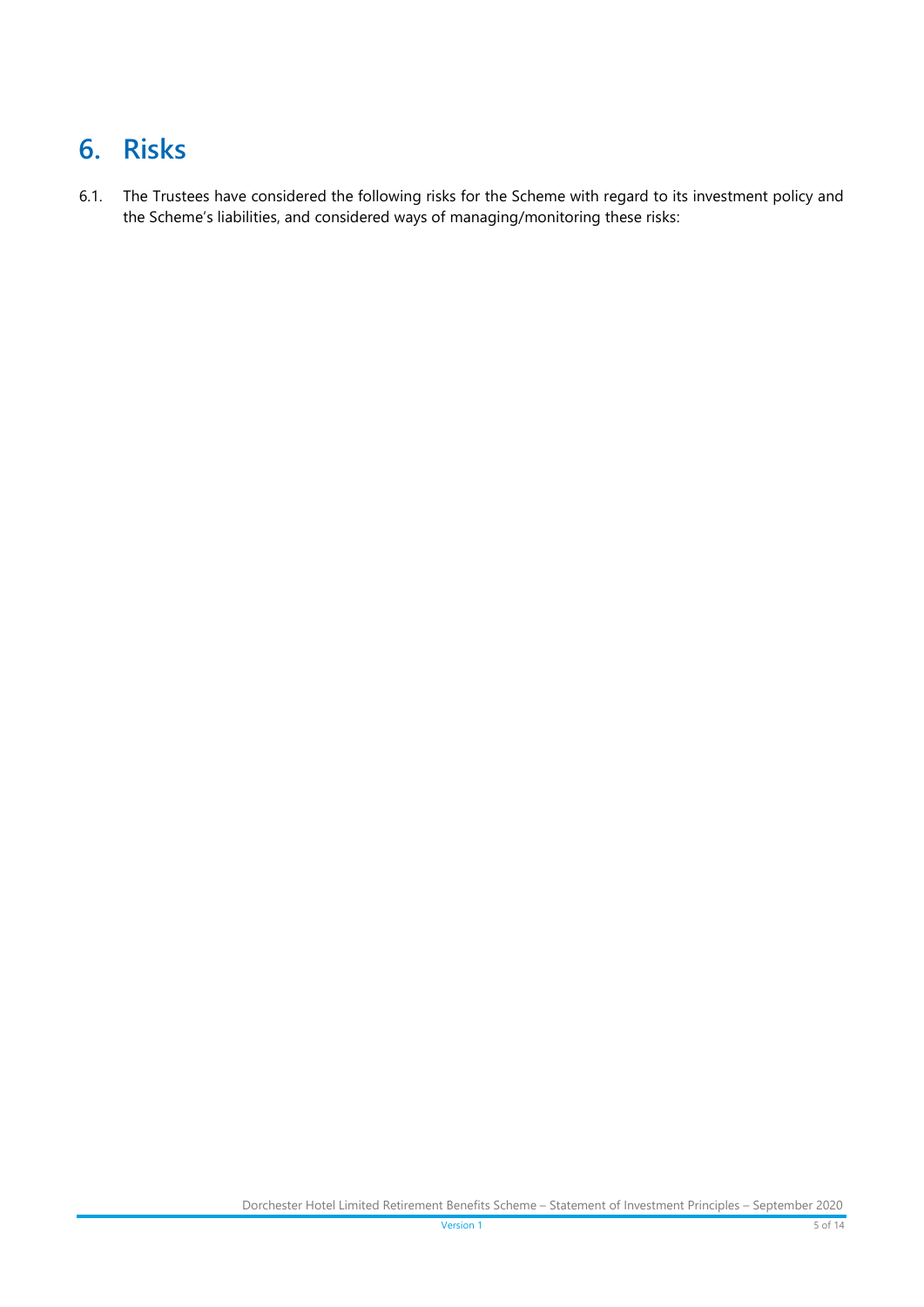| <b>Risk versus the</b><br><b>liabilities</b> | The Trustees will monitor and review the investment strategy with respect to the<br>liabilities in conjunction with each actuarial valuation. The investment strategy will<br>be set with consideration to the appropriate level of risk required for the funding<br>strategy as set out in the Scheme's Statement of Funding Principles.                |  |  |  |
|----------------------------------------------|----------------------------------------------------------------------------------------------------------------------------------------------------------------------------------------------------------------------------------------------------------------------------------------------------------------------------------------------------------|--|--|--|
| <b>Covenant risk</b>                         | The creditworthiness of the Employer and the size of the pension liability relative to<br>the Employer's earnings are monitored on a regular basis. The appropriate level of<br>investment risk is considered with reference to the strength of the Employer<br>covenant.                                                                                |  |  |  |
| <b>Solvency and</b><br>mismatching           | This risk is addressed through the asset allocation strategy and ongoing triennial<br>actuarial valuations. The Trustees are aware that the asset allocation required to<br>minimise the volatility of the solvency position may be different from that which<br>would minimise the volatility on the Scheme's funding basis.                            |  |  |  |
| <b>Asset</b><br>allocation risk              | The asset allocation is detailed in the Appendix to this Statement and is monitored<br>on a regular basis by the Trustees.                                                                                                                                                                                                                               |  |  |  |
| <b>Investment</b><br>manager risk            | The Trustees monitor the performance of each of the Scheme's investment<br>managers on a regular basis in addition to having meetings with each manager from<br>time to time as necessary. The Trustees have a written agreement with each<br>investment manager, which contains a number of restrictions on how each<br>investment manager may operate. |  |  |  |
| <b>Governance</b><br>risk                    | Each asset manager is expected to undertake good stewardship and positive<br>engagement in relation to the assets held. The Trustees monitor these and will<br>report on the managers' practices in their annual Implementation Statement.                                                                                                               |  |  |  |
| <b>ESG/Climate</b><br>risk                   | The Trustees have considered long-term financial risks to the Scheme and ESG<br>factors as well as climate risk are potentially financially material and will continue to<br>develop its policy to consider these, alongside other factors, when selecting or<br>reviewing the Scheme's investments in order to avoid unexpected losses.                 |  |  |  |
| <b>Concentration</b><br>risk                 | Each investment manager is expected to manage broadly diversified portfolios and<br>to spread assets across a number of individual shares and securities.                                                                                                                                                                                                |  |  |  |
| <b>Liquidity risk</b>                        | The Scheme invests in assets such that there is a sufficient allocation to liquid<br>investments that can be converted into cash at short notice given the Scheme's<br>cashflow requirements. The Scheme's administrators assess the level of cash held<br>in order to limit the impact of the cashflow requirements on the investment policy.           |  |  |  |
| <b>Currency risk</b>                         | The Scheme's liabilities are denominated in sterling. The Scheme may gain exposure<br>to overseas currencies by investing in assets that are denominated in a foreign<br>currency or via currency management. Currency hedging is employed within certain<br>asset classes to manage the impact of exchange rate fluctuations.                           |  |  |  |
| <b>Loss of</b><br>investment                 | The risk of loss of investment by each investment manager and custodian is assessed<br>by the Trustees. This includes losses beyond those caused by market movements<br>(e.g. default risk, operational errors or fraud).                                                                                                                                |  |  |  |

Dorchester Hotel Limited Retirement Benefits Scheme – Statement of Investment Principles – September 2020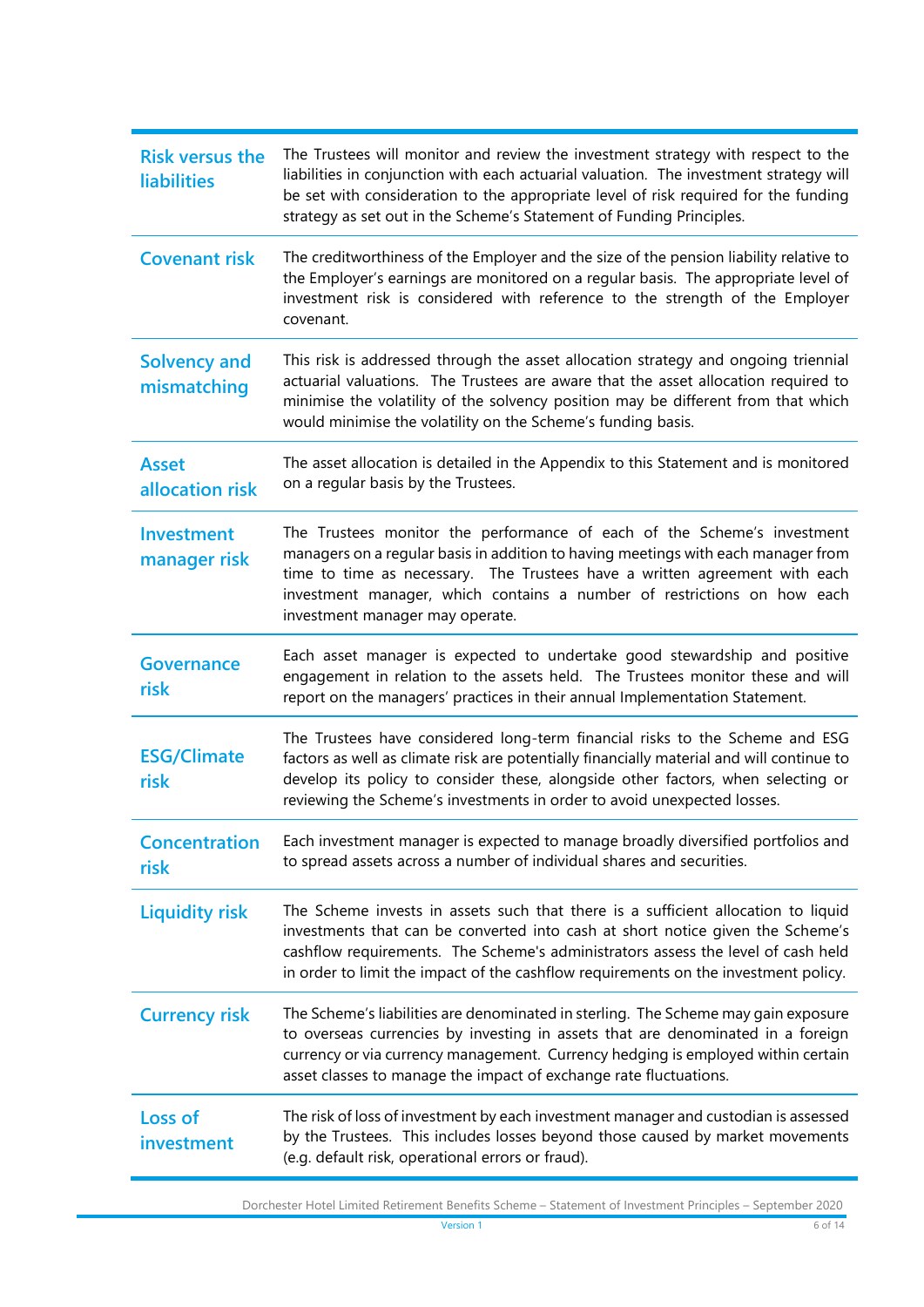### <span id="page-6-0"></span>**7. Expected return on investments**

- 7.1. The Trustees have regard to the relative investment return and risk that each asset class is expected to provide. The Trustees are advised by their professional advisors on these matters, who they deem to be appropriately qualified experts. However, the day-to-day selection of investments is delegated to the investment managers.
- 7.2. The Trustees recognise the need to distinguish between nominal and real returns and to make appropriate allowance for inflation when making decisions and comparisons.
- 7.3. In considering the expected return from investments, the Trustees recognise that different asset classes have different long-term expected returns and expected volatilities relative to the liabilities.
- 7.4. Having established the investment strategy, the Trustees monitor the performance of each investment manager against an agreed benchmark as frequently as appropriate according to market conditions and the Scheme's funding position. The Trustees meet the Scheme's investment managers as frequently as is appropriate in order to review performance.

### <span id="page-6-1"></span>**8. Realisation of investments**

- 8.1. The Trustees have delegated the responsibility for buying and selling investments to the investment managers. The Trustees have considered the risk of liquidity as referred to above.
- 8.2. Ultimately, the investments will all have to be sold when the Scheme's life comes to an end. In this situation, the Trustees are aware of the fact that the realisable value of some investments, were there to be a forced sale, might be lower than the market value shown in the Scheme accounts.

# <span id="page-6-2"></span>**9. Financially material considerations, the exercise of voting rights and engagement activities, and nonfinancial matters**

9.1. The Trustees have set policies in relation to these matters. These policies are set out in the Appendix.

# <span id="page-6-3"></span>**10. Policy on arrangements with asset managers**

#### **Incentivising alignment with the Trustees' investment polices**

- 10.1. Prior to appointing an investment manager, the Trustees discuss the investment manager's approach to the management of ESG and climate related risks with the Scheme's investment consultant, and how their policies are aligned with the Trustees' own investment beliefs.
- 10.2. When appointing an investment manager, in addition to considering the investment manager's investment philosophy, process and policies to establish how the manager intends to make the required investment returns, the Trustees also consider how ESG and climate risk are integrated into these. If the Trustees deem any aspect of these policies to be out of line with their own investment objectives for the part of the portfolio being considered, they will consider using another manager for the mandate.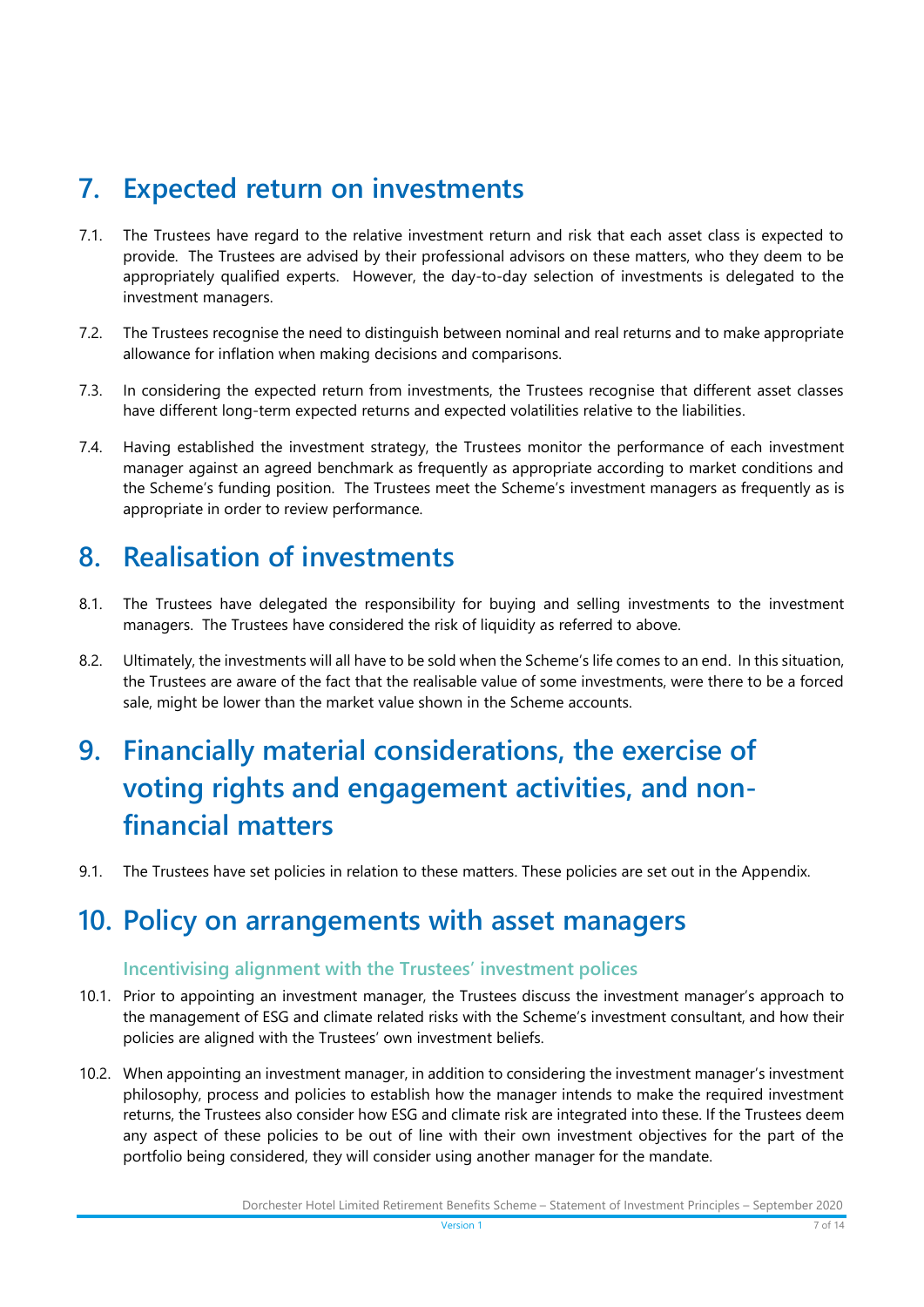- 10.3. The Trustees carry out a strategy review at least every three years where they assess the continuing relevance of the strategy in the context of the Scheme's membership and their aims, beliefs and constraints. The Trustees monitor the investment managers' approach to ESG and climate related risks on an annual basis.
- 10.4. In the event that an investment manager ceases to meet the Trustees' desired aims, including the management of ESG and climate related risks, using the approach expected of them, their appointment may be terminated. The investment managers have been informed of this by the Trustees.
- 10.5. Investment manager ESG policies are reviewed in the context of best industry practice and feedback will be provided to the investment manager.

#### **Incentivising assessments based on medium to long term, financial and non-financial considerations**

- 10.6. The Trustees are mindful that the impact of ESG and climate change has a long-term nature. However, the Trustees recognise that the potential for change in value as a result of ESG and climate risk may occur over a much shorter term than climate change itself. The Trustees acknowledge this in their investment management arrangements.
- 10.7. When considering the management of objectives for an investment manager (including ESG and climate risk objectives), and then assessing their effectiveness and performance, the Trustees assess these over a rolling timeframe. The Trustees believe the use of rolling timeframes, typically 3 to 5 years, is consistent with ensuring the investment manager makes decisions based on an appropriate time horizon. Where a fund may have an absolute return or shorter term target, this is generally supplementary to a longer term performance target. In the case of assets that are actively managed, the Trustees expect this longer term performance target to be sufficient to ensure an appropriate alignment of interests.
- 10.8. The Trustees expect investment managers to be voting and engaging on behalf of the Scheme's holdings and the Scheme monitors this activity within the Implementation Statement in the Scheme's Annual Report and Accounts. The Trustees do not expect ESG considerations to be disregarded by the investment managers in an effort to achieve any short term targets.

#### **Method and time horizon for assessing performance**

- 10.9. The Trustees monitor the performance of their investment managers over medium to long term periods that are consistent with the Trustees' investment aims, beliefs and constraints.
- 10.10. The Scheme invests exclusively in pooled funds. The investment manager is remunerated by the Trustees based on the assets they manage on behalf of the Trustees. As the funds grow, due to successful investment by the investment manager, they receive more and as values fall they receive less.
- 10.11. The Trustees believe that this fee structure, including the balance between any fixed and performance related element, enables the investment manager to focus on long-term performance without worrying about short term dips in performance significantly affecting their revenue.
- 10.12. The Trustees ask the Scheme's investment consultant to assess if the asset management fee is in line with the market when the manager is selected, and the appropriateness of the annual management charges are considered regularly as part of the review of the Statement of Investment Principles.

#### **Portfolio turnover costs**

10.13. The Trustees acknowledge that portfolio turnover costs can impact on the performance of their investments. Overall performance is assessed throughout the year during the investment consultant's investment monitoring process.

Dorchester Hotel Limited Retirement Benefits Scheme – Statement of Investment Principles – September 2020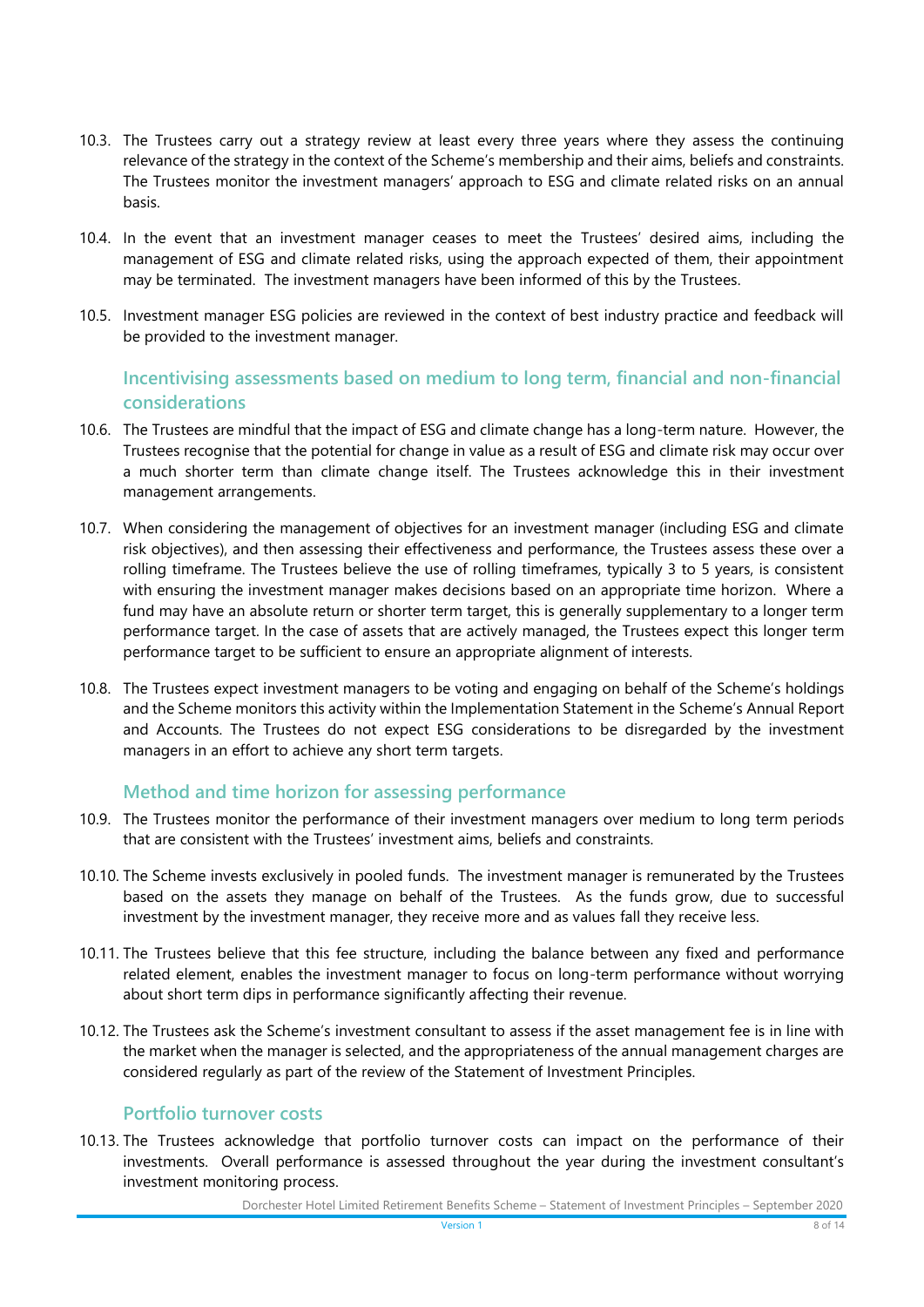10.14. During the investment manager appointment process, the Trustees may consider both past and anticipated portfolio turnover levels. When underperformance is identified, deviations from the expected level of turnover may be investigated with the investment manager concerned if it is felt they may have been a significant contributor to the underperformance. Assessments reflect the market conditions and peer group practices. The Trustees acknowledge that for some asset classes, such as LDI, a higher turnover of contracts such as repurchase agreements, can be beneficial to the fund from both a risk and cost perspective.

#### **Duration of arrangement with asset manager**

- 10.15. For the open-ended pooled funds in which the Scheme invests, there are no predetermined terms of agreement with the investment managers.
- 10.16. The suitability of the Scheme's asset allocation and its ongoing alignment with the Trustees' investment beliefs is assessed every three years, or when changes deem it appropriate to do so more frequently. As part of this review the ongoing appropriateness of the investment managers, and the specific funds used, is assessed.

### <span id="page-8-0"></span>**11. Agreement**

11.1. This statement was agreed by the Trustees, and replaces any previous statements. Copies of this statement and any subsequent amendments will be made available to the employer, the investment managers, the actuary and the Scheme auditor upon request.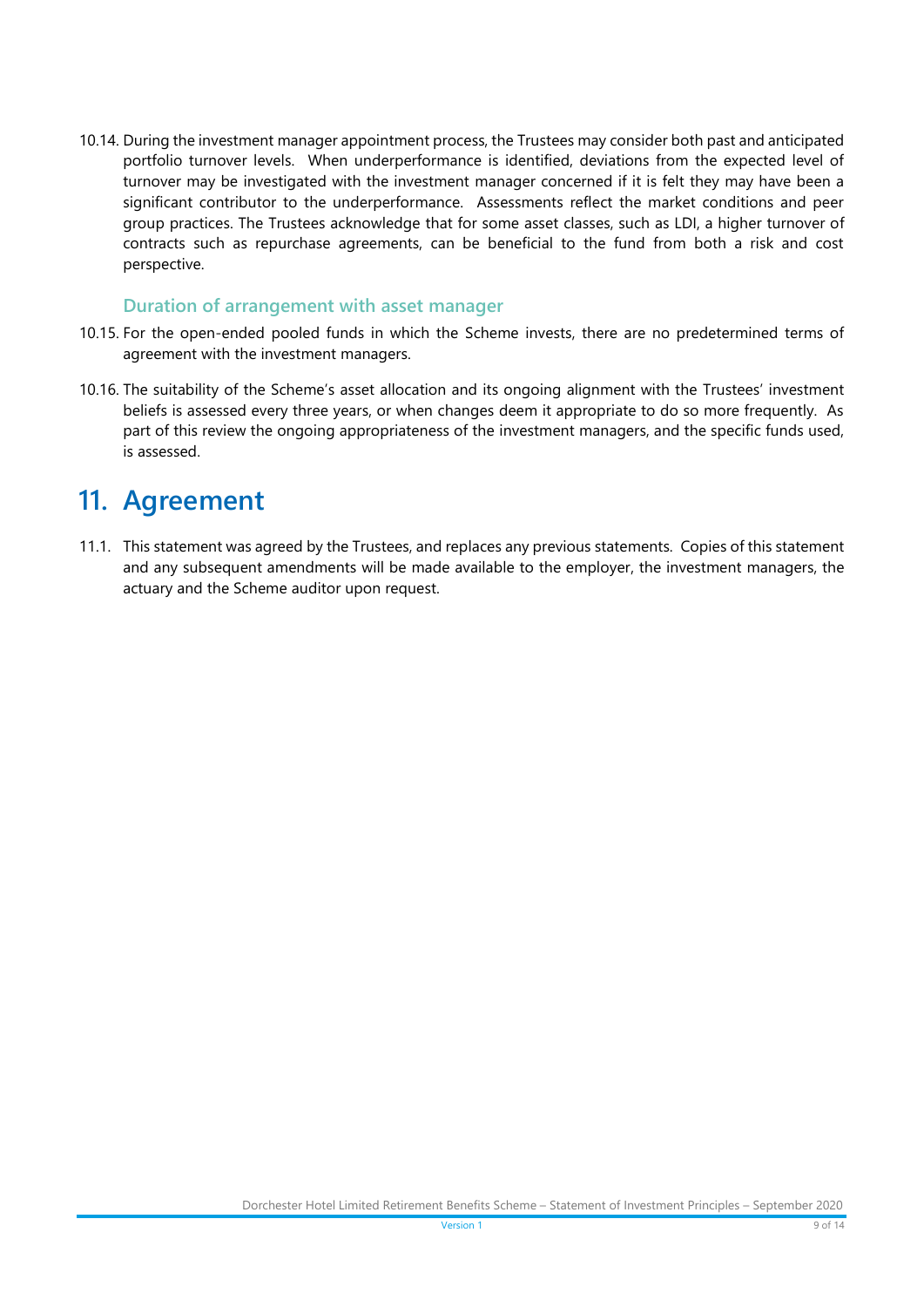# <span id="page-9-0"></span>Appendix 1 Note on investment policy of the Scheme as at September 2020 in relation to the current Statement of Investment Principles

### **1. The balance between different kinds of investment**

The Scheme has a strategic asset allocation as set out in the table below, which has been agreed after considering the Scheme's liability profile, funding position, expected return of the various asset classes and the need for diversification.

#### **Rebalancing**

The Trustees recognise that the asset allocation of investments in different asset classes will vary over time as a result of market movements. Across the whole investment portfolio there are no set control ranges that the Trustees have set that, if breached, would trigger a rebalance. The Trustees instead regularly monitor the Scheme's asset allocation and consider the cost of rebalancing, the market environment and the progression of the Scheme's liabilities together with the nature and accessibility of each fund in deciding if it is appropriate to rebalance.

| Portfolio            | Asset class                | Allocation (%) |
|----------------------|----------------------------|----------------|
|                      | Growth                     | 50             |
| Growth portfolio     | <b>Global Equities</b>     | 25             |
|                      | Diversified Growth Fund    | 25             |
| Protection portfolio | LDI                        | 50             |
|                      | <b>Matching Core Funds</b> | 25             |
|                      | <b>Bonds</b>               |                |
|                      | Absolute Return Bonds      | 25             |
| <b>Total</b>         |                            | 100            |

### **2. Choosing investments**

The Trustees have appointed the following investment managers to carry out the day-to-day investment of the Scheme:

- **•** Longview Partners
- BlackRock
- Columbia Threadneedle
- **Legal & General Investment Management**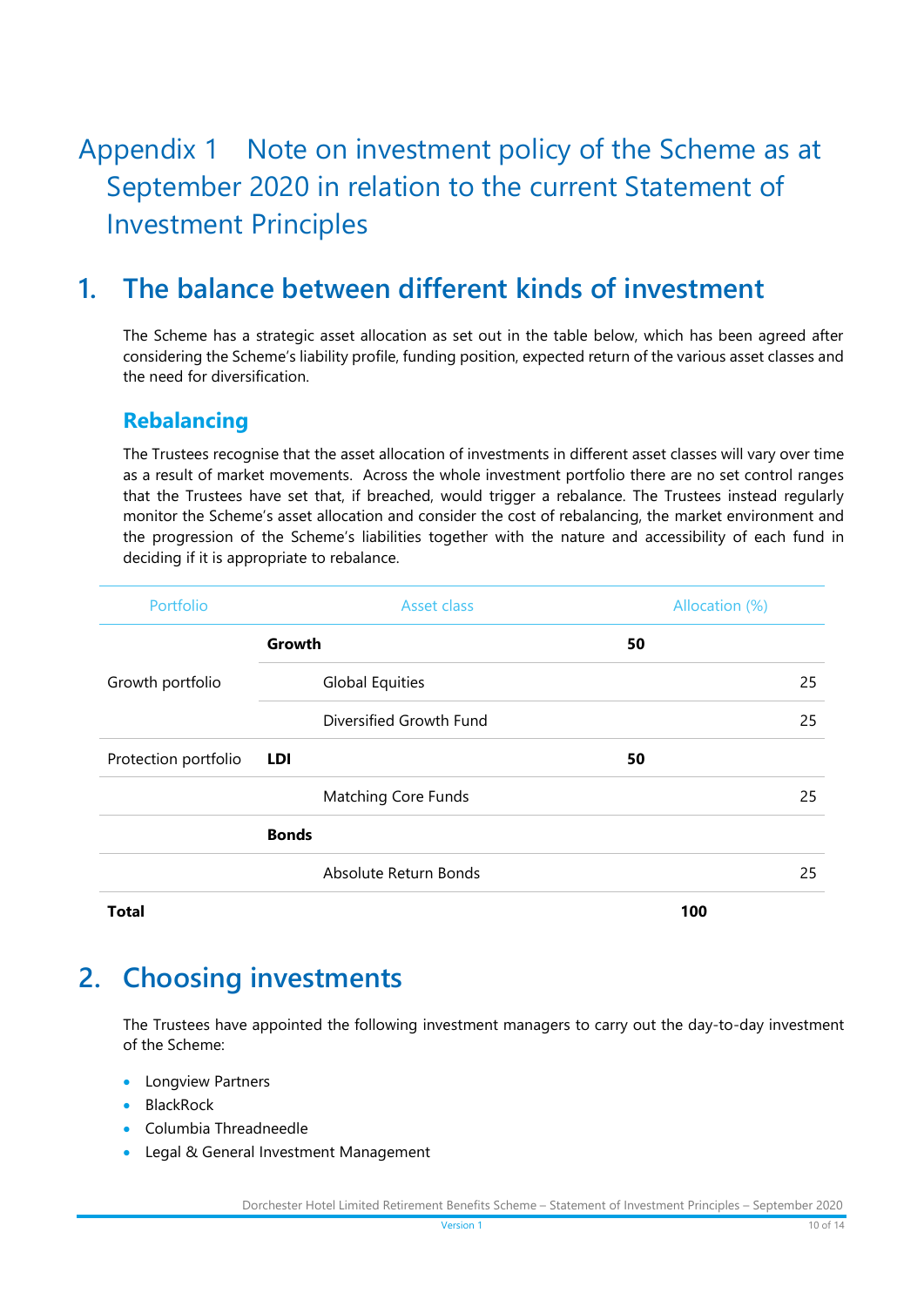The Trustees also have AVC contracts with Equitable Life Assurance Company, Phoenix Life and NPI for the receipt of members' Additional Voluntary Contributions (AVCs). The AVC arrangement is reviewed from time to time.

| Investment<br>manager                       | Fund                                    | <b>Benchmark</b>                                                                                                                    | Objective                                                                                     |
|---------------------------------------------|-----------------------------------------|-------------------------------------------------------------------------------------------------------------------------------------|-----------------------------------------------------------------------------------------------|
| Legal & General<br>Investment<br>Management | Matching Core Funds                     | To capture the change in liability value caused by<br>changing real and nominal yields of a series of real and<br>nominal cashflows |                                                                                               |
| Longview<br>Partners                        | Global Equity Fund<br>(Currency Hedged) | MSCI World (Local) Total<br>Return Index                                                                                            | To outperform the<br>benchmark by 3% p.a. (gross<br>of fees) over a 3 to 5 year<br>period     |
| Columbia<br>Threadneedle                    | Dynamic Real Return                     | UK Consumer Price Index                                                                                                             | To outperform the<br>benchmark by 4% p.a. (gross<br>of fees) over a 3 to 5 year<br>period     |
| <b>Blackrock</b>                            | Absolute Return Bond<br>Fund            | 3 month LIBOR                                                                                                                       | To outperform the<br>benchmark by 5% p.a. (gross<br>of fees) over rolling 12<br>month periods |

The investment benchmarks and objectives for each investment manager are given below:

The performance of the investment managers will be monitored as frequently as the Trustees consider appropriate in light of the prevailing circumstances. The monitoring takes into account both short-term and long-term performance.

### **3. Investments and disinvestments**

The Trustees will take a view on the most appropriate treatment of cashflows into or out of the Scheme as they arise. The Trustees will review the Scheme's asset allocation at each Trustee meeting to ensure the assets remain broadly in line with the strategic asset allocation set out above.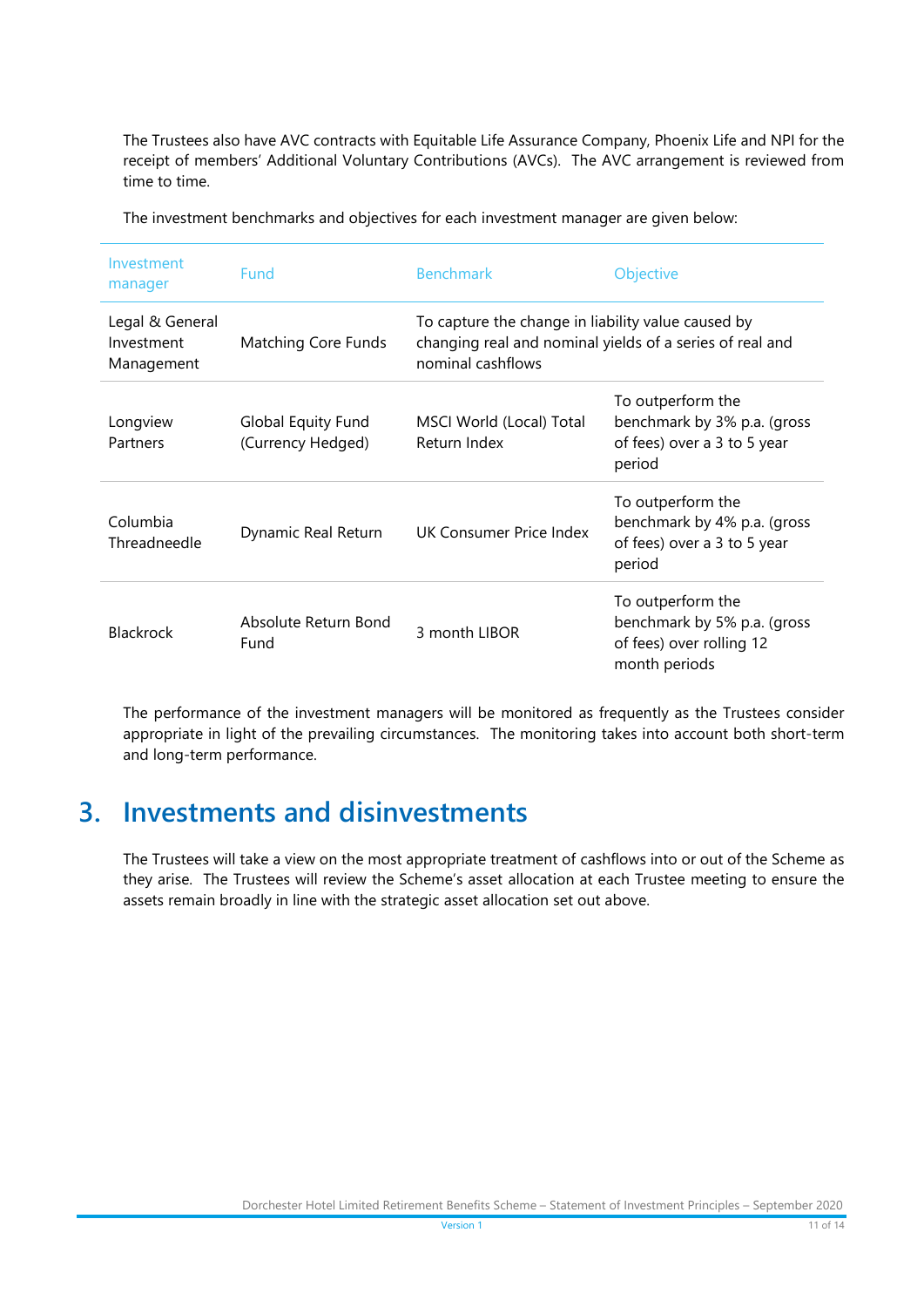# <span id="page-11-0"></span>Appendix 2 Financially material considerations, nonfinancially material considerations, the exercise of voting rights and engagement activities

#### **Policy on financially material considerations**

The Trustees consider that factors such as environmental, social and governance (ESG) issues (including but not limited to climate change) will be financially material for the Scheme over the length of time during which the benefits provided by the Scheme for members require to be funded to a level which would allow the Scheme to be managed on a self-sufficiency basis. This is likely to be not less than five years from the date of this Statement of Investment Principles.

The Trustees have elected to invest the Scheme's assets through pooled funds. The underlying pooled funds utilised are based on recommendations from the Scheme's investment consultant. This has the practical result that the Trustees cannot themselves directly influence the ESG policies and practices of the companies in which the pooled funds invest. However, the Trustees do expect the Scheme's investment consultant, and the managers of the underlying funds, to take into account ESG factors (including climate change risks) in their decisions in relation to the selection, retention and realisation of investments.

The Trustees take those factors into account in the selection, retention and realisation of investments as follows:

- **Selection of investments:** assess the investment managers' ESG integration credentials and capabilities, including stewardship, as a routine part of requests for information/proposals as well as through other regular reporting channels.
- **Retention of investments:** Developing a robust monitoring process in order to monitor ESG considerations on an ongoing basis by regularly seeking information on the responsible investing policies and practices of the investment managers.
- **Realisation of investments:** The Trustees will request information from the investment consultant and managers about how ESG considerations are taken into account in decisions to realise investments.

The Trustees will also take those factors into account as part of their investment process to determine a strategic asset allocation, and consider them as part of ongoing reviews of the Scheme's investments. The Trustees will continue to monitor and assess ESG factors, and risks and opportunities arising from them, as follows:

- The Trustees will obtain regular training on ESG considerations in order to understand fully how ESG factors including climate change could impact the Scheme and its investments;
- As part of ongoing monitoring of the Scheme's investment managers, the Trustees will use any ESG ratings information available within the pensions industry or provided by its investment consultant, to assess how the Scheme's investment managers take account of ESG issues; and
- Through their investment consultant the Trustees will request that all of the Scheme's investment managers provide information about their ESG policies, and details of how they integrate ESG into their investment processes on an annual basis.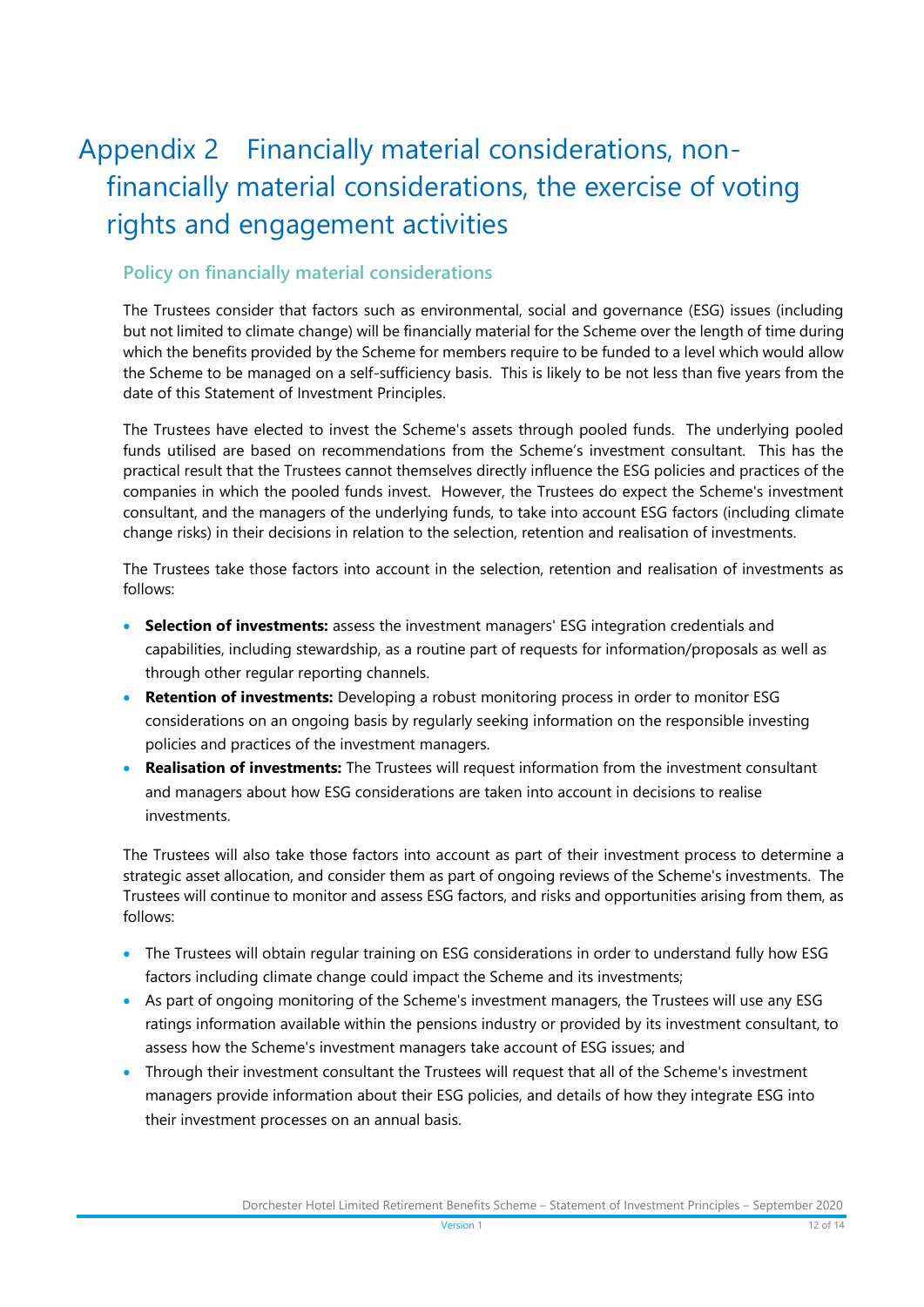#### **Policy on non-financially material considerations**

The Trustees and the investment consultant do not take into account the views of Scheme members and beneficiaries in relation to ethical considerations, social and environmental impact, or present and future quality of life of the members and beneficiaries of the Scheme (referred to as "non-financial matters" in the relevant Regulations) in the selection, retention and realisation of investments.

The Trustees will review their policy on whether or not to take account of non-financial matters on an annual basis.

#### **Policy on the exercise of voting rights**

Stewardship encompasses the exercise of rights (including voting rights) attaching to the Scheme's investments, and the engagement by and with investment managers.

The Trustees' policy on the exercise of rights attaching to investments, including voting rights, and in undertaking engagement activities in respect of the investments is that these rights should be exercised by the investment managers on the Trustees' behalf. In doing so, the Trustees expect that the investment managers will use their influence as major institutional investors to exercise the Trustees' rights and duties as shareholders, including where appropriate engaging with underlying investee companies to promote good corporate governance, accountability and to understand how those companies take account of ESG issues in their businesses.

The Trustees will monitor and engage with the investment managers about relevant matters (including matters concerning an issuer of debt or equity, including business performance, strategy, capital structure, management of conflicts of interest, ESG and corporate governance matters), through the Scheme's investment consultant.

Investment managers will be asked to provide details of their stewardship policy and engagement activities on at least an annual basis. The Trustees will, with input from their investment consultant, monitor and review the information provided by the investment managers. Where possible and appropriate, the Trustees will, through the Scheme's investment consultant, engage with their investment managers for more information and ask them to confirm that their policies comply with the principles set out in the Financial Reporting Council's UK Stewardship Code.

#### **Policy on the engagement activities**

The Trustees acknowledge the importance of ESG and climate risk within their investment framework. When delegating investment decision making to their investment managers they provide their investment managers with a benchmark they expect the investment managers to either follow or outperform. The investment manager has discretion over where in an investee company's capital structure it invests (subject to the restrictions of the mandate), whether directly or as an asset within a pooled fund.

The Trustees are of the belief that ESG and climate risk considerations extend over the entirety of a company's corporate structure and activities, i.e. that they apply to equity, credit and property instruments or holdings. The Trustees also recognise that ESG and climate related issues are constantly evolving and along with them so too are the products available within the investment management industry to help manage these risks.

The Trustees consider it to be a part of their investment managers' roles to assess and monitor developments in the capital structure for each of the companies in which the managers invest on behalf of the Scheme or as part of the pooled fund in which the Scheme holds units.